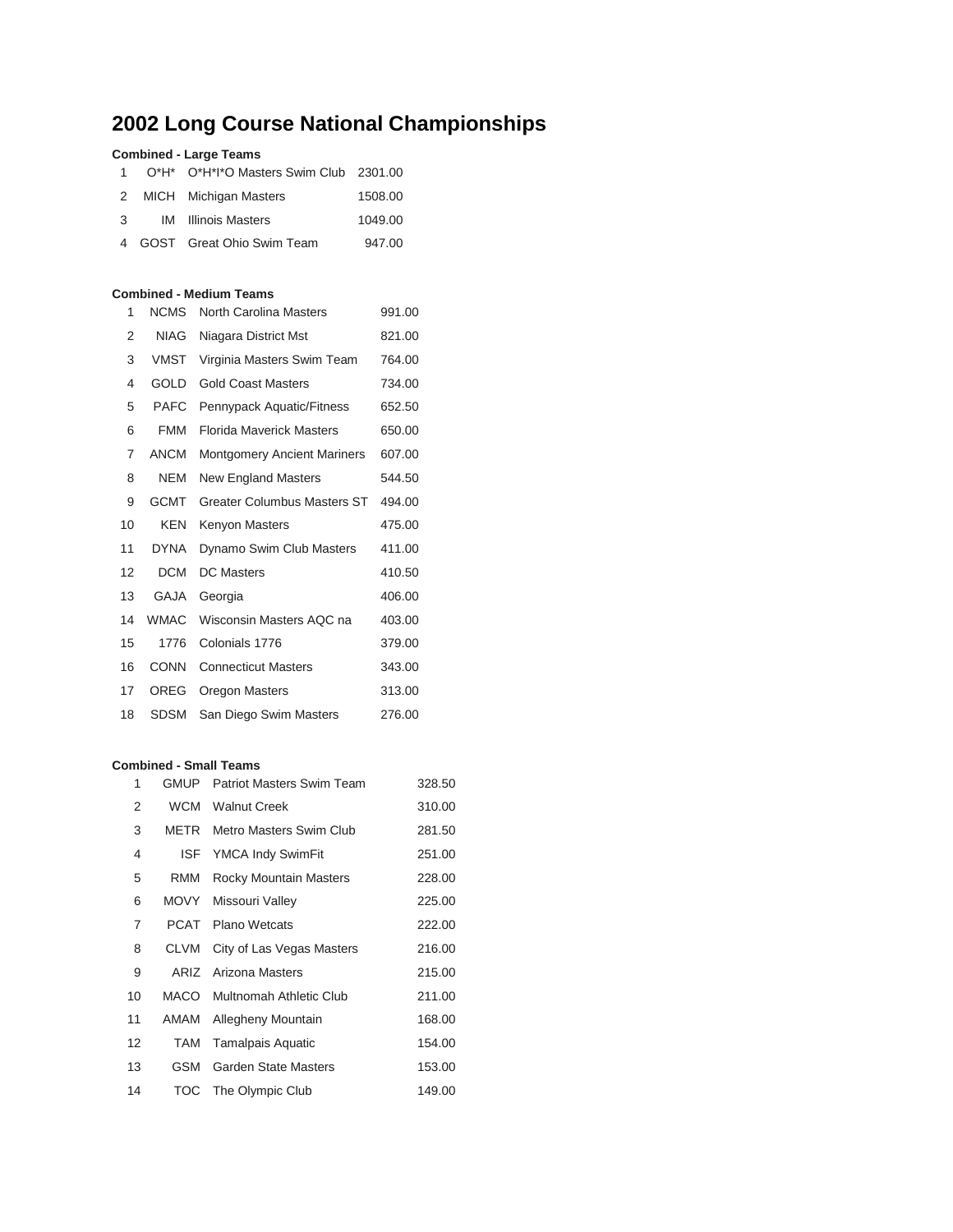| 15 | SPM         | St Pete Masters Inc               | 143.00 |
|----|-------------|-----------------------------------|--------|
| 16 | SWIM        | S W I M Florida Masters Inc.      | 140.50 |
| 17 | <b>MCM</b>  | <b>Mid Cities Masters</b>         | 138.00 |
| 18 | <b>TYMS</b> | Toronto Y Masters swim club       | 136.00 |
| 19 | SLAM        | St Louis Masters Swim Club        | 133.00 |
| 20 | PNA.        | <b>Pacific Northwest Aquatics</b> | 112.00 |
| 21 | LAKE        | Lakeside Masters                  | 103.00 |
| 22 | <b>IRCC</b> | Indian River Comm Coll Masters    | 102.00 |
| 23 | <b>PMAC</b> | Palos Masters Aquatic Club        | 100.00 |
| 24 | SPCO        | <b>Space Coast Masters</b>        | 86.00  |
| 25 | CATM        | Clearwater Aquatic Team (Maste    | 85.00  |
| 26 | SCAM        | Strawberry Canyon AQM             | 83.00  |
| 26 | SMMM        | San Mateo Mst Marlins             | 83.00  |
| 28 | GSC         | <b>Gator Swim Club</b>            | 78.00  |
| 28 | HIMA        | Hawaii Masters                    | 78.00  |
| 30 | <b>HOTS</b> | <b>Heart of Texas SwimMasters</b> | 77.00  |
| 31 | <b>RHMS</b> | Rolling Hills Mud Sharks          | 75.00  |
| 32 | <b>VCM</b>  | <b>Ventura County Masters</b>     | 67.00  |
| 33 | NYG.        | <b>North York Gators</b>          | 66.00  |
| 33 | IAMA        | Iowa Masters Swimming             | 66.00  |
| 35 | BGSU        | Bowling Green State Univ Maste    | 63.00  |
| 36 | EXCL        | <b>Excel Aquatics Masters</b>     | 62.00  |
| 36 | MAM         | Manatee Aquatic                   | 62.00  |
| 38 | TPIT        | Team Pittsburgh                   | 60.00  |
| 38 | UCI         | <b>UCI Masters</b>                | 60.00  |
| 40 | <b>TYR</b>  | <b>Team TYR</b>                   | 59.00  |
| 41 | SCAQ        | Southern Cal Aquatics Masters     | 56.00  |
| 42 | QUIK        | Piranha Masters                   | 55.00  |
| 42 | LAM         | <b>Los Altos Masters</b>          | 55.00  |
| 42 | MSBC        | <b>British Columnia</b>           | 55.00  |
| 42 | TERR        | <b>Terrapin Masters</b>           | 55.00  |
| 46 | NMMS.       | <b>New Mexico Masters</b>         | 53.00  |
| 47 | <b>OMAC</b> | Etiobicole Olympium Masters       | 52.00  |
| 48 | PALM        | <b>Palmetto Masters</b>           | 48.00  |
| 48 | <b>GKMS</b> | <b>Greater Knoxville Masters</b>  | 48.00  |
| 48 | AKMS        | Alaska Masters Swmg               | 48.00  |
| 51 | TGM         | <b>Team Greenville Masters</b>    | 47.00  |
| 51 | WMST        | Woodlands Masters Swim Team       | 47.00  |
| 53 | DOC.        | Doc's Indiana Univ Masters        | 46.00  |
| 54 | ORLM        | <b>Team Orlando Masters</b>       | 44.00  |
| 54 | ADMS        | <b>Adirondack Masters</b>         | 44.00  |
| 56 | SPO         | SPONDON SC                        | 43.00  |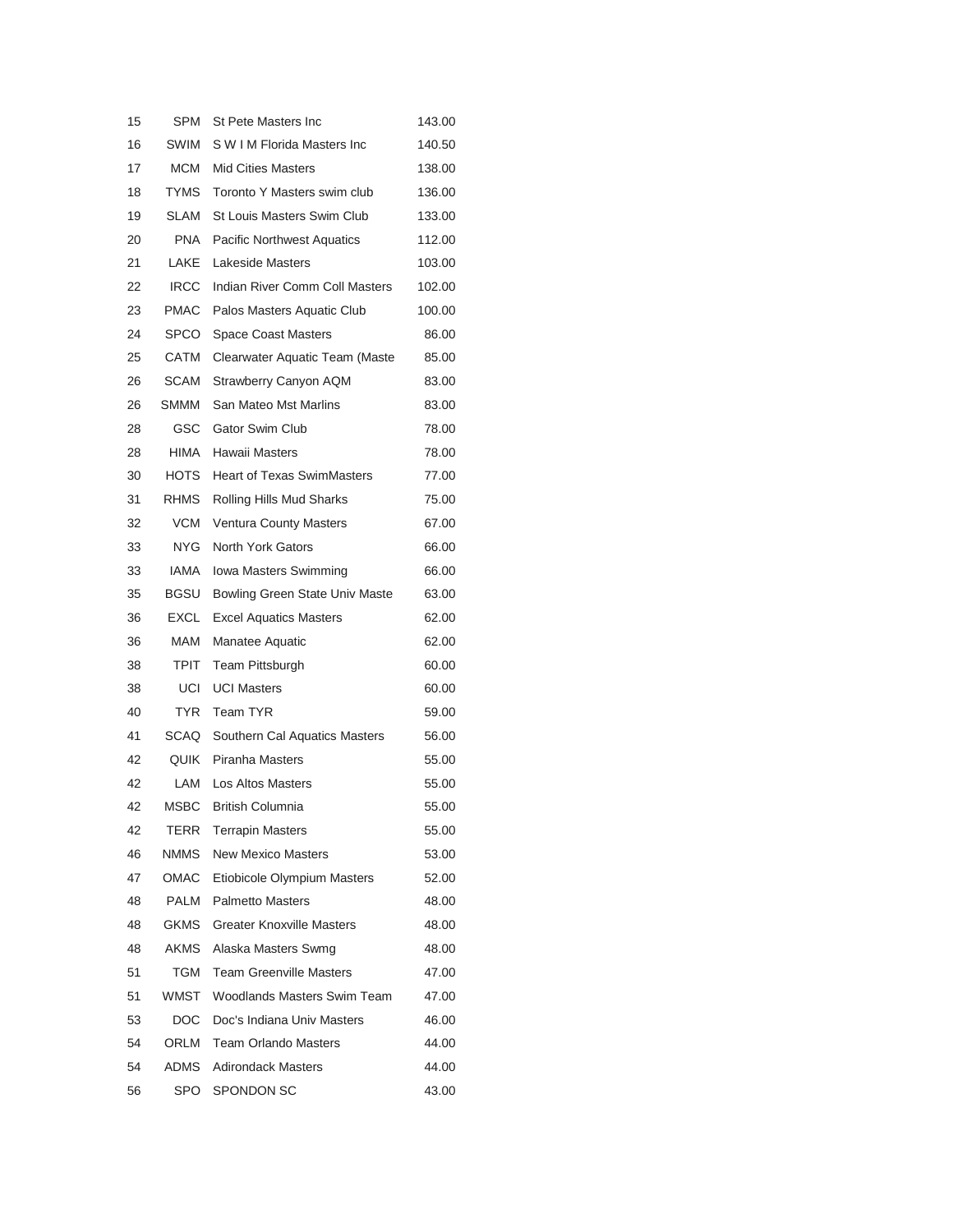| 56 | CMAQ         | <b>Catfish Masters Aquatics</b>       | 43.00 |
|----|--------------|---------------------------------------|-------|
| 58 | <b>UTAH</b>  | <b>Utah Masters</b>                   | 42.00 |
| 59 | BDGR         | <b>Badger Masters</b>                 | 41.00 |
| 60 | COWI         | <b>British Columbia</b>               | 39.00 |
| 61 | STAN         | <b>Stanford Masters</b>               | 37.00 |
| 61 | NACM         | Napoleon Aquatic Club Masters         | 37.00 |
| 61 | LYTA         | Lake Lytal Masters                    | 37.00 |
| 61 | USF          | Univ San Francisco                    | 37.00 |
| 65 | DCRP         | DC Dept Rec & Parks                   | 36.00 |
| 65 | MESC         | Maine Masters Sc                      | 36.00 |
| 65 | WILD         | <b>Wildcat Masters</b>                | 36.00 |
| 65 | CRUZ         | Santa Cruz                            | 36.00 |
| 65 | <b>UNON</b>  | <b>Unattached Ontario</b>             | 36.00 |
| 65 | <b>MINN</b>  | Minnesota Masters Swim Club           | 36.00 |
| 71 | HSAM         | <b>Heartland Swim Assoc Masters</b>   | 35.00 |
| 72 | CRAQ         | <b>Crawfish Aquatics</b>              | 34.00 |
| 72 | <b>MVM</b>   | Mountainview                          | 34.00 |
| 74 | <b>TXAM</b>  | <b>Texas Aquatics Masters</b>         | 33.00 |
| 74 | <b>CHMS</b>  | <b>Crescent Hill Masters Swimming</b> | 33.00 |
| 74 | HLJ          | Holmes Lumber Jax                     | 33.00 |
| 74 | FFC          | <b>Fluminense Football Club</b>       | 33.00 |
| 74 | ES           | <b>Elmwood Sharks</b>                 | 33.00 |
| 74 | NT           | North Toronto Masters Swim Clu        | 33.00 |
| 80 | DBMS         | Daytona Beach Masters                 | 31.00 |
| 80 | <b>STAR</b>  | <b>Star Masters</b>                   | 31.00 |
| 80 | MOST         | <b>Masters of South Texas</b>         | 31.00 |
| 80 | GBAY         | Georgian Bay Masters                  | 31.00 |
| 80 | <b>INWM</b>  | <b>Inland Northwest Mst</b>           | 31.00 |
| 80 | <b>SAWS</b>  | <b>Sawtooth Masters</b>               | 31.00 |
| 80 | <b>YMCA</b>  | <b>YMCA</b>                           | 31.00 |
| 80 | VZLA         | MASTER VENEZUELA                      | 31.00 |
| 88 | <b>MCMS</b>  | Music City Masters                    | 30.00 |
| 88 | AERL         | Aerlingus SC                          | 30.00 |
| 90 | H2O          | <b>H2Ouston Swims</b>                 | 28.00 |
| 90 | SNM          | Sierra Nevada Masters                 | 28.00 |
| 92 | <b>WANDS</b> | <b>Wandsworth Swim Club</b>           | 27.00 |
| 93 | <b>RMSC</b>  | Regina Muskys Swim Club               | 26.00 |
| 94 | ROW          | Region of Waterloo Masters            | 24.00 |
| 95 | COLM         | Columbia Masters                      | 23.00 |
| 96 | CSPF         | <b>Club Sport Fremont</b>             | 21.00 |
| 96 | RMST         | <b>Reston Masters Swim Team</b>       | 21.00 |
| 98 | RRM          | <b>Red River Masters SC</b>           | 20.00 |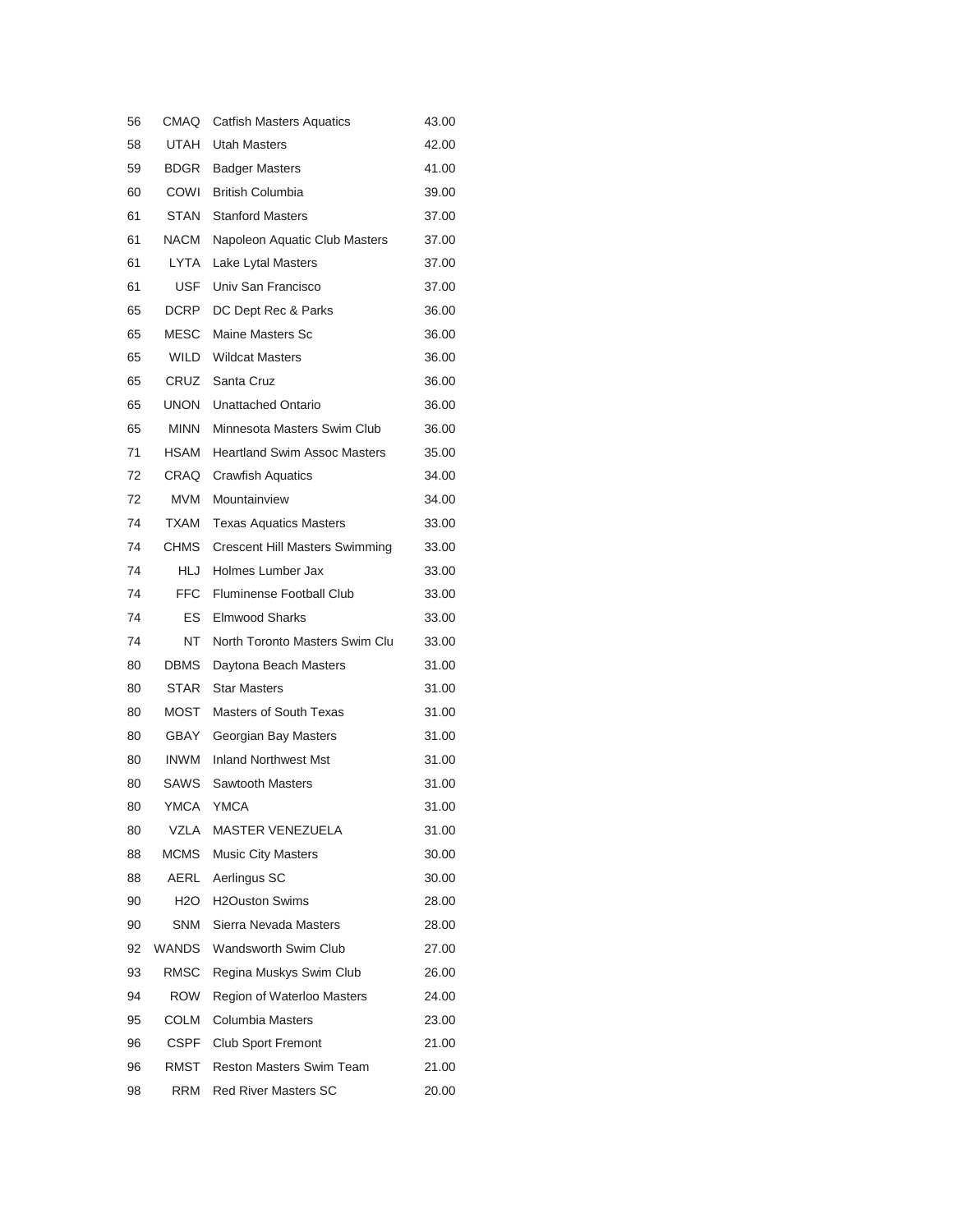| 99  | TWC                       |                                 | The Wellness Center               |         | 18.50 |
|-----|---------------------------|---------------------------------|-----------------------------------|---------|-------|
| 100 |                           | STFF<br>South Texas Flying Fish |                                   | 18.00   |       |
| 100 | <b>MVN</b>                |                                 | <b>Mission Viejo Masters</b>      |         | 18.00 |
| 100 | AYMS                      |                                 | <b>Ashland Y Masters Swimming</b> |         | 18.00 |
| 100 | PIMM                      |                                 | Parris Island Mwr Mst             |         | 18.00 |
| 104 | ARKM                      |                                 | Arkansas Masters                  |         | 17.00 |
| 105 | BRCK                      |                                 | Niagara Brock Masters             |         | 16.50 |
| 106 | <b>GRIN</b>               |                                 | <b>GReater INdiana</b>            |         | 16.00 |
| 107 | ZAPM                      |                                 | <b>Zenith Aquatics Masters</b>    |         | 15.00 |
| 108 | <b>FXCM</b>               |                                 | <b>Fairfax County Masters</b>     |         | 14.00 |
| 109 | <b>YSMS</b>               |                                 | <b>Y-Spartaquatics Masters</b>    |         | 13.00 |
| 109 | <b>DCAC</b>               |                                 | Dist Of Columbia Aquatics Club    |         | 13.00 |
| 111 | <b>LYMS</b>               |                                 | Lancaster (OH) YMCA Masters       |         | 12.00 |
| 111 | SWM                       |                                 | South West Aquatic Masters        |         | 12.00 |
| 113 | SOFM                      |                                 | <b>South Fork Masters</b>         |         | 10.00 |
| 114 | <b>WHSC</b>               |                                 | Westside Houston Swim Club        |         | 8.00  |
| 115 | AURO                      |                                 | <b>Aurora Masters</b>             |         | 7.00  |
| 115 | <b>OMM</b>                |                                 | Owensboro Marlin Masters SC       |         | 7.00  |
| 115 | TBAC                      |                                 | Tampa Bay Aquatic Club            |         | 7.00  |
| 118 |                           | ILF.                            | <b>Ilford Swimming Club</b>       |         | 6.00  |
| 119 | TSUN                      |                                 | San Francisco Tsunami Masters     |         | 5.00  |
| 119 | <b>CUBU</b>               |                                 | Curl-Burke Swim Club              |         | 5.00  |
| 121 | <b>RINC</b>               |                                 | Rinconada                         |         | 4.00  |
| 121 | HSNM                      |                                 | Henderson Southern Nevada Mast    |         | 4.00  |
| 121 | ZURA                      |                                 | <b>ZURA</b>                       |         | 4.00  |
| 124 | AAAA                      |                                 | Alamo Area Aquatic Association    |         | 3.00  |
| 124 | <b>IMSC</b>               |                                 | Irving Masters Swim Club          |         | 3.00  |
| 1   | Men - Large Teams<br>0*H* |                                 | O*H*I*O Masters Swim Club         | 1239.00 |       |
| 2   | MICH                      |                                 | Michigan Masters                  | 749.00  |       |
| 3   | GOST                      |                                 | Great Ohio Swim Team              | 506.00  |       |

#### **Men - Medium Teams**

| 1  | IM          | <b>Illinois Masters</b>            | 491.00 |
|----|-------------|------------------------------------|--------|
| 2  | GOI D       | <b>Gold Coast Masters</b>          | 490.00 |
| 3  | <b>NCMS</b> | North Carolina Masters             | 480.00 |
| 4  | <b>ANCM</b> | <b>Montgomery Ancient Mariners</b> | 313.00 |
| 5  | <b>NEM</b>  | New England Masters                | 294.50 |
| 6  | VMST        | Virginia Masters Swim Team         | 293.00 |
| 7  | <b>PAFC</b> | <b>Pennypack Aquatic/Fitness</b>   | 291.50 |
| 8  | NIAG        | Niagara District Mst               | 280.00 |
| 9  | <b>DYNA</b> | Dynamo Swim Club Masters           | 238.00 |
| 10 | GCMT        | <b>Greater Columbus Masters ST</b> | 228.00 |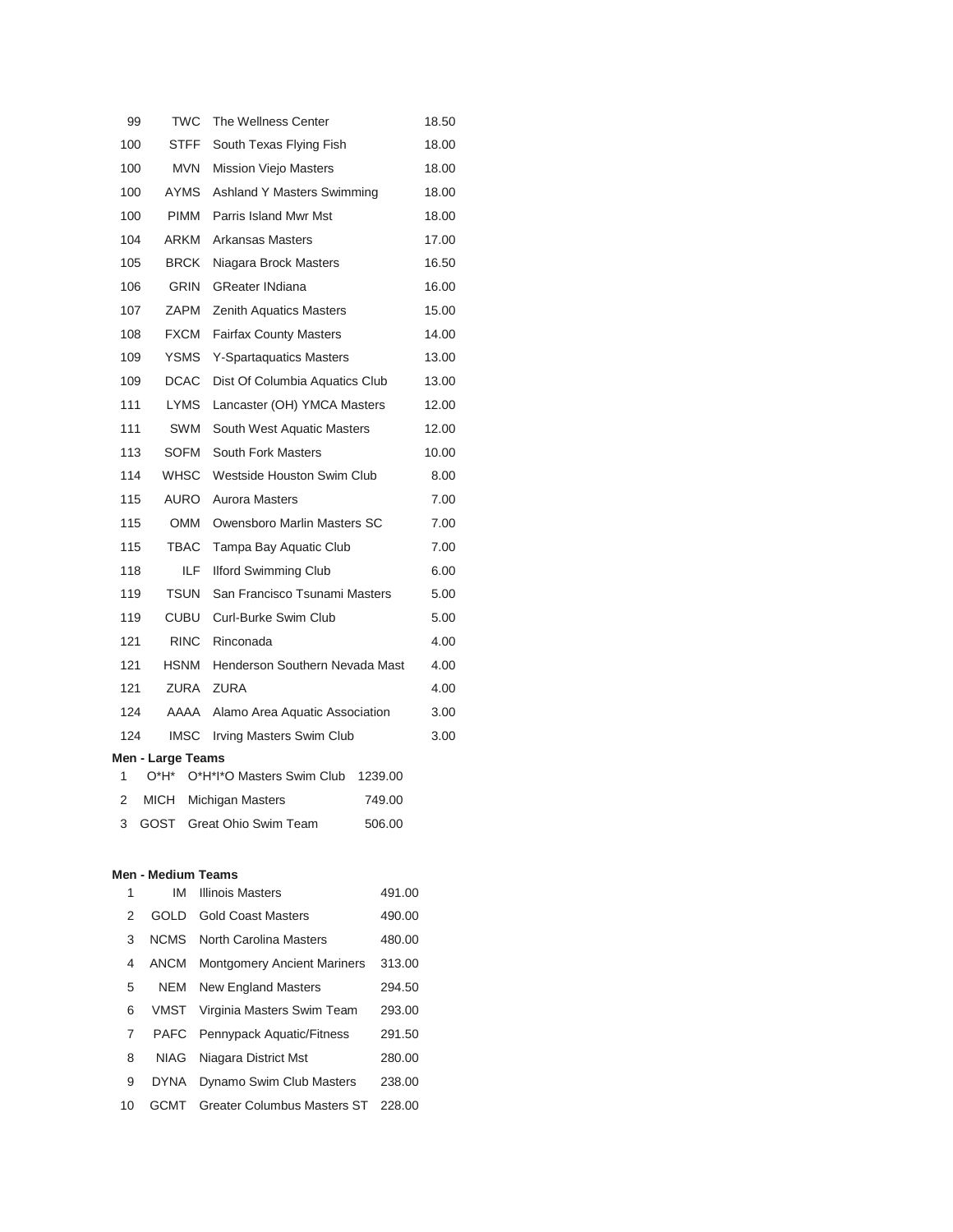| 11 | 1776 Colonials 1776              | 205.00 |
|----|----------------------------------|--------|
|    | 12 WMAC Wisconsin Masters AQC na | 176.00 |
|    | 13 CONN Connecticut Masters      | 175.00 |

#### **Men - Small Teams**

| 1  | <b>FMM</b>  | <b>Florida Maverick Masters</b>   | 268.00 |
|----|-------------|-----------------------------------|--------|
| 2  | GAJA        | Georgia                           | 243.00 |
| 3  | GMUP        | <b>Patriot Masters Swim Team</b>  | 179.50 |
| 4  | SDSM        | San Diego Swim Masters            | 178.00 |
| 5  | <b>CLVM</b> | City of Las Vegas Masters         | 171.00 |
| 6  | RMM         | Rocky Mountain Masters            | 158.00 |
| 7  | PCAT        | <b>Plano Wetcats</b>              | 138.00 |
| 8  | <b>MOVY</b> | Missouri Valley                   | 128.00 |
| 9  | ISF         | YMCA Indy SwimFit                 | 107.00 |
| 10 | OREG        | <b>Oregon Masters</b>             | 103.00 |
| 11 | AMAM        | Allegheny Mountain                | 99.00  |
| 12 | <b>MCM</b>  | <b>Mid Cities Masters</b>         | 92.00  |
| 13 | SWIM        | S W I M Florida Masters Inc       | 88.50  |
| 14 | <b>TYMS</b> | Toronto Y Masters swim club       | 85.00  |
| 15 | ARIZ        | Arizona Masters                   | 84.00  |
| 16 | WCM         | <b>Walnut Creek</b>               | 83.00  |
| 17 | MACO        | <b>Multnomah Athletic Club</b>    | 79.00  |
| 18 | GSM         | <b>Garden State Masters</b>       | 76.00  |
| 19 | SPM         | <b>St Pete Masters Inc</b>        | 71.00  |
| 20 | VCM         | <b>Ventura County Masters</b>     | 67.00  |
| 21 | TOC         | The Olympic Club                  | 66.00  |
| 22 | SLAM        | St Louis Masters Swim Club        | 65.00  |
| 23 | DCM         | <b>DC</b> Masters                 | 64.50  |
| 24 | BGSU        | Bowling Green State Univ Maste    | 63.00  |
| 25 | MAM         | Manatee Aquatic                   | 62.00  |
| 26 | PMAC        | Palos Masters Aquatic Club        | 60.00  |
| 26 | UCI         | <b>UCI Masters</b>                | 60.00  |
| 28 | SCAQ        | Southern Cal Aquatics Masters     | 56.00  |
| 29 | <b>TAM</b>  | <b>Tamalpais Aquatic</b>          | 55.00  |
| 30 | LAKE        | Lakeside Masters                  | 49.00  |
| 31 | GKMS        | <b>Greater Knoxville Masters</b>  | 48.00  |
| 31 | KEN         | Kenyon Masters                    | 48.00  |
| 31 | PALM        | <b>Palmetto Masters</b>           | 48.00  |
| 34 | SMMM        | San Mateo Mst Marlins             | 47.00  |
| 34 | TGM         | <b>Team Greenville Masters</b>    | 47.00  |
| 36 | <b>PNA</b>  | <b>Pacific Northwest Aquatics</b> | 46.00  |
| 36 | DOC         | Doc's Indiana Univ Masters        | 46.00  |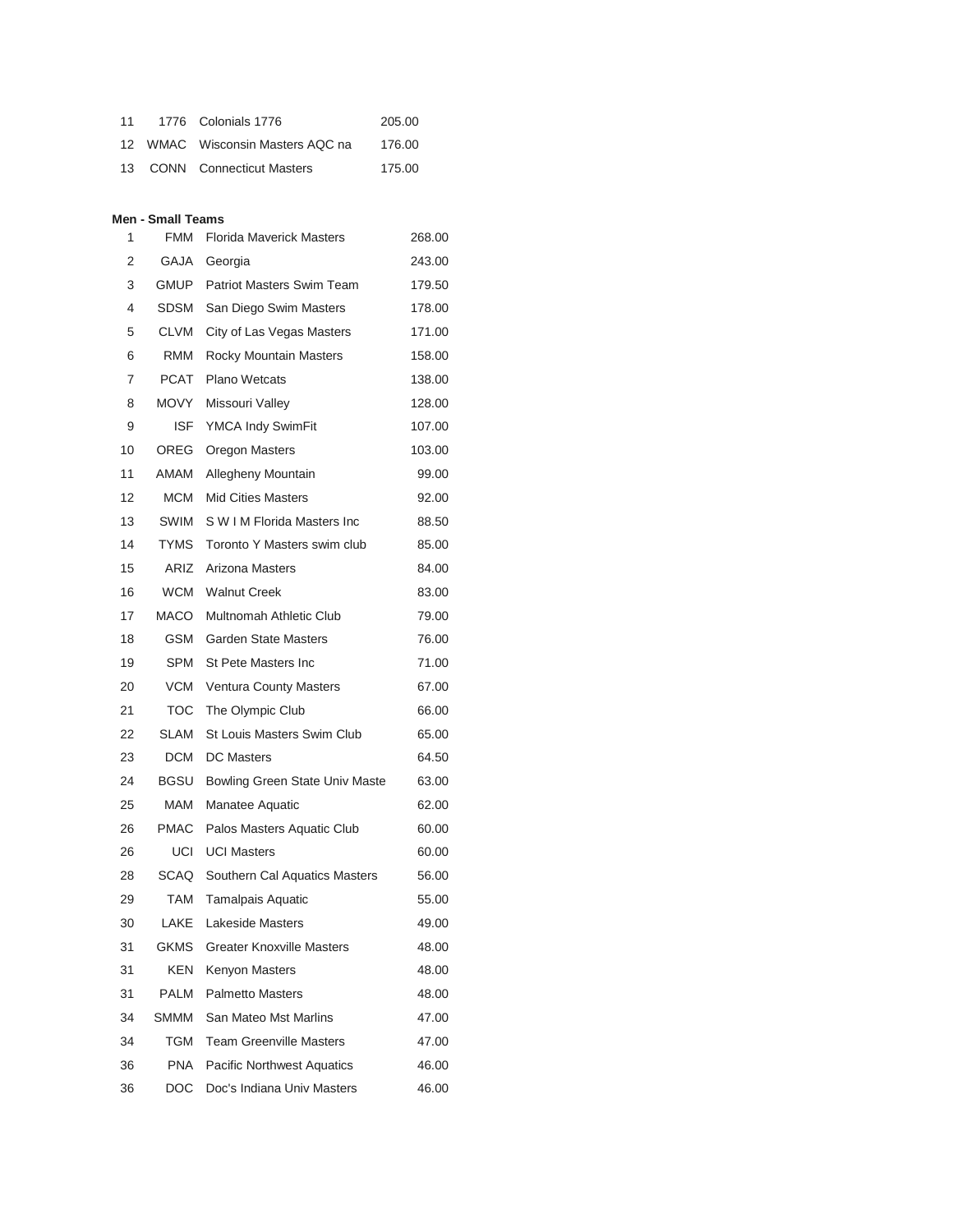| 38 | ORLM         | <b>Team Orlando Masters</b>         | 44.00 |
|----|--------------|-------------------------------------|-------|
| 38 | CATM         | Clearwater Aquatic Team (Maste      | 44.00 |
| 40 | CMAQ         | <b>Catfish Masters Aquatics</b>     | 43.00 |
| 41 | BDGR         | <b>Badger Masters</b>               | 41.00 |
| 42 | SCAM         | Strawberry Canyon AQM               | 38.00 |
| 43 | USF          | Univ San Francisco                  | 37.00 |
| 43 | STAN         | <b>Stanford Masters</b>             | 37.00 |
| 45 | MESC         | Maine Masters Sc                    | 36.00 |
| 45 | DCRP         | DC Dept Rec & Parks                 | 36.00 |
| 45 | CRUZ         | Santa Cruz                          | 36.00 |
| 48 | HSAM         | <b>Heartland Swim Assoc Masters</b> | 35.00 |
| 49 | GSC          | Gator Swim Club                     | 34.00 |
| 49 | WILD         | <b>Wildcat Masters</b>              | 34.00 |
| 51 | SPCO         | <b>Space Coast Masters</b>          | 33.00 |
| 51 | NT           | North Toronto Masters Swim Clu      | 33.00 |
| 51 | TXAM         | <b>Texas Aquatics Masters</b>       | 33.00 |
| 51 | <b>FFC</b>   | <b>Fluminense Football Club</b>     | 33.00 |
| 55 | YMCA         | <b>YMCA</b>                         | 31.00 |
| 55 | SAWS         | <b>Sawtooth Masters</b>             | 31.00 |
| 55 | MOST         | <b>Masters of South Texas</b>       | 31.00 |
| 55 | RHMS         | Rolling Hills Mud Sharks            | 31.00 |
| 55 | <b>IRCC</b>  | Indian River Comm Coll Masters      | 31.00 |
| 55 | STAR         | <b>Star Masters</b>                 | 31.00 |
| 55 | IAMA         | Iowa Masters Swimming               | 31.00 |
| 55 | VZLA         | <b>MASTER VENEZUELA</b>             | 31.00 |
| 63 | <b>WANDS</b> | Wandsworth Swim Club                | 27.00 |
| 63 | AKMS         | Alaska Masters Swmg                 | 27.00 |
| 63 | <b>MINN</b>  | Minnesota Masters Swim Club         | 27.00 |
| 66 | ROW          | Region of Waterloo Masters          | 24.00 |
| 67 | <b>COLM</b>  | Columbia Masters                    | 23.00 |
| 68 | RRM          | <b>Red River Masters SC</b>         | 20.00 |
| 68 | EXCL         | <b>Excel Aquatics Masters</b>       | 20.00 |
| 68 | TERR         | <b>Terrapin Masters</b>             | 20.00 |
| 71 | <b>TWC</b>   | The Wellness Center                 | 18.50 |
| 72 | AYMS         | <b>Ashland Y Masters Swimming</b>   | 18.00 |
| 72 | STFF         | South Texas Flying Fish             | 18.00 |
| 74 | LYTA         | Lake Lytal Masters                  | 17.00 |
| 74 | ARKM         | <b>Arkansas Masters</b>             | 17.00 |
| 76 | <b>BRCK</b>  | Niagara Brock Masters               | 16.50 |
| 77 | METR         | Metro Masters Swim Club             | 15.50 |
| 78 | ZAPM         | <b>Zenith Aquatics Masters</b>      | 15.00 |
| 78 | <b>TYR</b>   | Team TYR                            | 15.00 |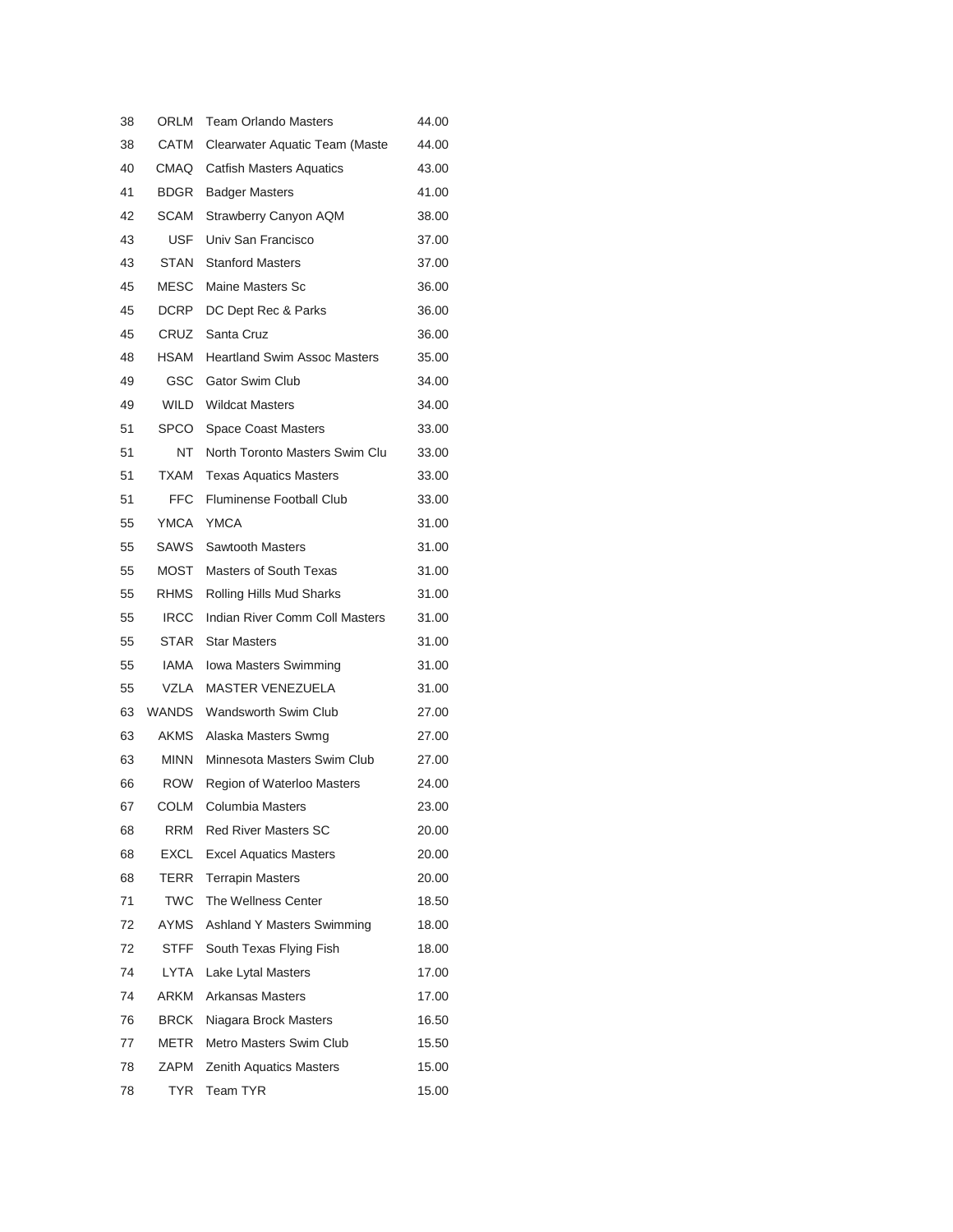| 78 | <b>NYG</b>                             | North York Gators                     |        | 15.00 |
|----|----------------------------------------|---------------------------------------|--------|-------|
| 81 | <b>RMSC</b><br>Regina Muskys Swim Club |                                       | 14.00  |       |
| 81 | <b>FXCM</b>                            | <b>Fairfax County Masters</b>         |        | 14.00 |
| 81 | <b>GRIN</b>                            | <b>GReater INdiana</b>                |        | 14.00 |
| 84 | <b>DCAC</b>                            | Dist Of Columbia Aquatics Club        |        | 13.00 |
| 84 | YSMS                                   | <b>Y-Spartaquatics Masters</b>        |        | 13.00 |
| 86 | <b>SOFM</b>                            | <b>South Fork Masters</b>             |        | 10.00 |
| 87 | <b>TPIT</b>                            | <b>Team Pittsburgh</b>                |        | 8.00  |
| 88 | <b>ADMS</b>                            | <b>Adirondack Masters</b>             |        | 7.00  |
| 88 | TBAC                                   | Tampa Bay Aquatic Club                |        | 7.00  |
| 88 | <b>OMM</b>                             | Owensboro Marlin Masters SC           |        | 7.00  |
| 91 | <b>CHMS</b>                            | <b>Crescent Hill Masters Swimming</b> |        | 6.00  |
| 91 | ILF.                                   | <b>Ilford Swimming Club</b>           |        | 6.00  |
| 91 | CRAQ                                   | <b>Crawfish Aquatics</b>              |        | 6.00  |
| 94 | CUBU                                   | Curl-Burke Swim Club                  |        | 5.00  |
| 95 | <b>RINC</b>                            | Rinconada                             |        | 4.00  |
| 95 | <b>HSNM</b>                            | Henderson Southern Nevada Mast        |        | 4.00  |
| 95 | ZURA                                   | <b>ZURA</b>                           |        | 4.00  |
| 98 | AAAA                                   | Alamo Area Aquatic Association        |        | 3.00  |
| 99 | <b>MVM</b>                             | Mountainview                          |        | 2.00  |
|    | Women - Large Teams                    |                                       |        |       |
| 1  | O*H*                                   | O*H*I*O Masters Swim Club             | 838.00 |       |
| 2  | MICH                                   | Michigan Masters                      | 665.00 |       |

| 3 | NIAG Niagara District Mst  | 481.00 |
|---|----------------------------|--------|
| 4 | <b>IM</b> Illinois Masters | 446.00 |
| 5 | <b>KEN</b> Kenyon Masters  | 413.00 |
| 6 | GOST Great Ohio Swim Team  | 393.00 |

#### **Women - Medium Teams**

|             | ivoinen - Megium Teams |                                         |        |  |  |  |  |
|-------------|------------------------|-----------------------------------------|--------|--|--|--|--|
| 1.          |                        | <b>NCMS</b> North Carolina Masters      | 414.00 |  |  |  |  |
| 2           |                        | VMST Virginia Masters Swim Team         | 383.00 |  |  |  |  |
| 3           | DCM                    | <b>DC</b> Masters                       | 338.00 |  |  |  |  |
| 4           |                        | PAFC Pennypack Aquatic/Fitness          | 277.00 |  |  |  |  |
| 5           |                        | <b>GCMT</b> Greater Columbus Masters ST | 226.00 |  |  |  |  |
| 6           | NEM                    | New England Masters                     | 206.00 |  |  |  |  |
| $7^{\circ}$ | <b>DYNA</b>            | Dynamo Swim Club Masters                | 157.00 |  |  |  |  |
|             |                        |                                         |        |  |  |  |  |

## **Women - Small Teams**

|               | <b>FMM</b> Florida Maverick Masters     | 292.00 |
|---------------|-----------------------------------------|--------|
| $\mathcal{P}$ | METR Metro Masters Swim Club            | 248.00 |
| 3             | <b>ANCM</b> Montgomery Ancient Mariners | 234.00 |
| 4             | WMAC Wisconsin Masters AQC na           | 213.00 |
| 5             | <b>WCM</b> Walnut Creek                 | 209.00 |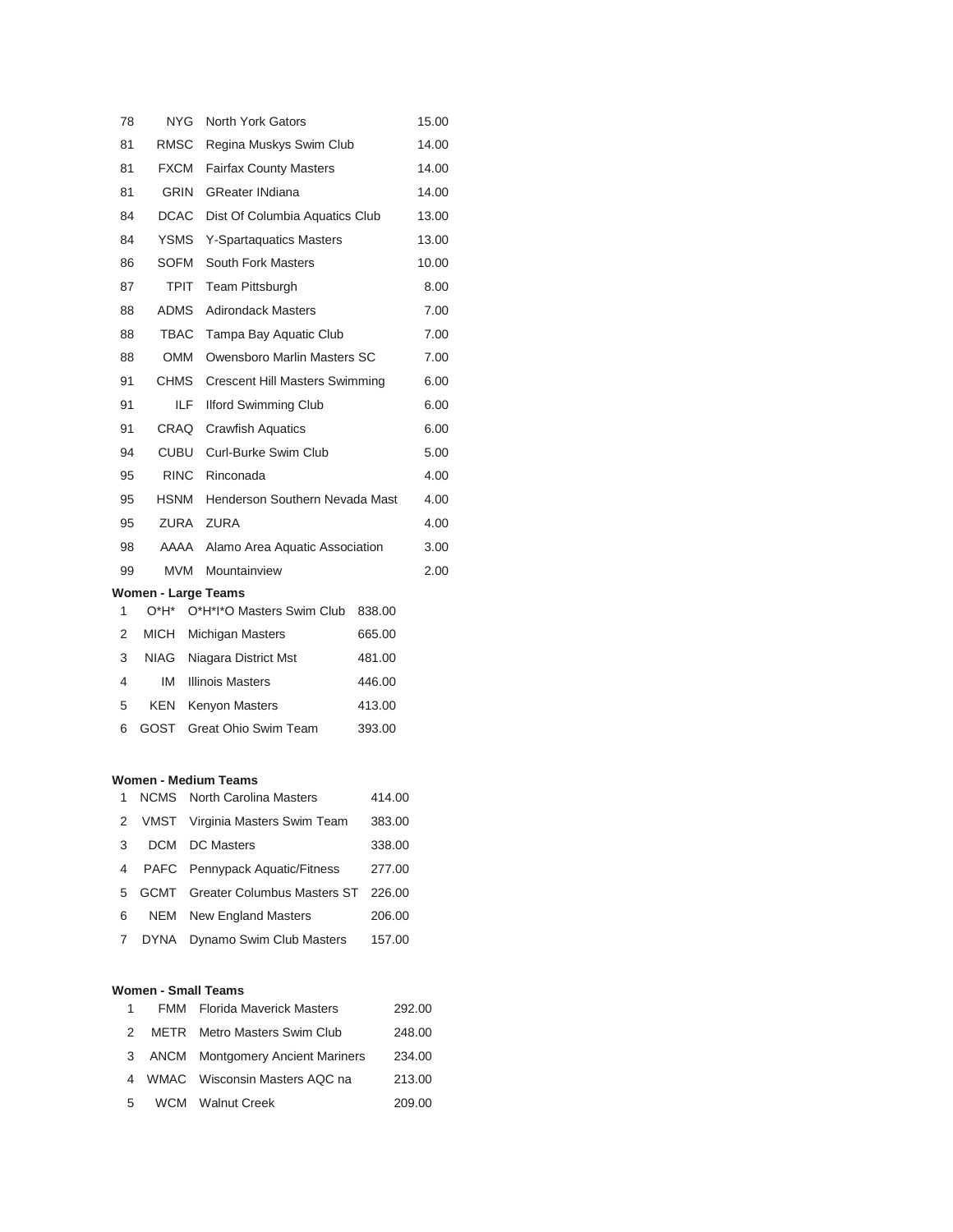| 6  | GOLD        | <b>Gold Coast Masters</b>         | 196.00 |
|----|-------------|-----------------------------------|--------|
| 7  | OREG        | Oregon Masters                    | 194.00 |
| 8  | 1776        | Colonials 1776                    | 174.00 |
| 9  | <b>CONN</b> | <b>Connecticut Masters</b>        | 168.00 |
| 10 | GAJA        | Georgia                           | 139.00 |
| 11 | ISF.        | YMCA Indy SwimFit                 | 134.00 |
| 12 | MACO        | <b>Multnomah Athletic Club</b>    | 112.00 |
| 13 | ARIZ        | Arizona Masters                   | 107.00 |
| 14 | <b>GMUP</b> | <b>Patriot Masters Swim Team</b>  | 99.00  |
| 14 | TAM         | <b>Tamalpais Aquatic</b>          | 99.00  |
| 16 | MOVY        | Missouri Valley                   | 97.00  |
| 17 | PCAT        | <b>Plano Wetcats</b>              | 84.00  |
| 18 | TOC         | The Olympic Club                  | 83.00  |
| 19 | HIMA        | Hawaii Masters                    | 78.00  |
| 20 | HOTS        | <b>Heart of Texas SwimMasters</b> | 77.00  |
| 20 | GSM         | <b>Garden State Masters</b>       | 77.00  |
| 22 | SDSM        | San Diego Swim Masters            | 74.00  |
| 23 | SPM         | St Pete Masters Inc               | 72.00  |
| 24 | <b>IRCC</b> | Indian River Comm Coll Masters    | 71.00  |
| 25 | RMM         | Rocky Mountain Masters            | 70.00  |
| 26 | AMAM        | Allegheny Mountain                | 69.00  |
| 27 | <b>SLAM</b> | St Louis Masters Swim Club        | 68.00  |
| 28 | <b>PNA</b>  | <b>Pacific Northwest Aquatics</b> | 56.00  |
| 29 | QUIK        | Piranha Masters                   | 55.00  |
| 29 | MSBC        | <b>British Columnia</b>           | 55.00  |
| 29 | LAM         | <b>Los Altos Masters</b>          | 55.00  |
| 32 | LAKE        | <b>Lakeside Masters</b>           | 54.00  |
| 33 | SPCO        | <b>Space Coast Masters</b>        | 53.00  |
| 33 | NMMS        | <b>New Mexico Masters</b>         | 53.00  |
| 35 | SWIM        | S W I M Florida Masters Inc       | 52.00  |
| 35 | TPIT        | <b>Team Pittsburgh</b>            | 52.00  |
| 35 | OMAC        | Etiobicole Olympium Masters       | 52.00  |
| 38 | NYG         | North York Gators                 | 51.00  |
| 39 | WMST        | Woodlands Masters Swim Team       | 47.00  |
| 40 | МСМ         | <b>Mid Cities Masters</b>         | 46.00  |
| 41 | SCAM        | Strawberry Canyon AQM             | 45.00  |
| 41 | CLVM        | City of Las Vegas Masters         | 45.00  |
| 43 | <b>RHMS</b> | Rolling Hills Mud Sharks          | 44.00  |
| 43 | TYR         | Team TYR                          | 44.00  |
| 43 | GSC         | Gator Swim Club                   | 44.00  |
| 46 | SPO         | <b>SPONDON SC</b>                 | 43.00  |
| 47 | UTAH        | Utah Masters                      | 42.00  |